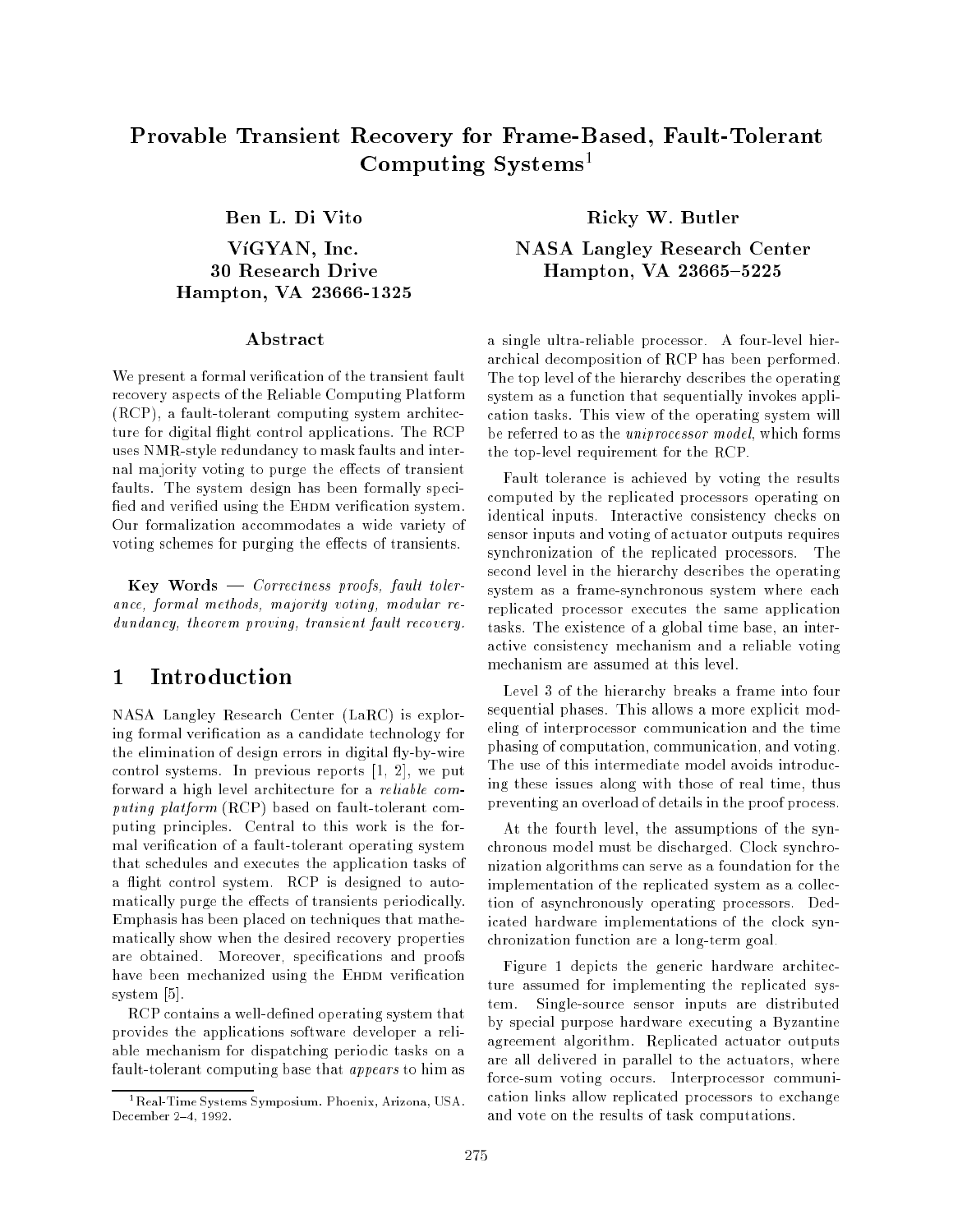

Figure 1: Generic hardware architecture.

### 2 Modeling approach

The specification of the Reliable Computing Platform (RCP) is based on state machine concepts. A system state models the memory contents of all processors as well as auxiliary variables such as the fault status of each processor. This latter type of information may not be observable by a running system, but provides a way to express precise specications. System behavior is described by specifying an initial state and the allowable transitions from one state to another.

The RCP specification consists of four separate models of the system: Uniprocessor System (US), Replicated Synchronous (RS), Distributed Synchronous (DS), Distributed Asynchronous (DA). These models correspond to the four design layers outlined in the introduction. We focus on the US and RS layers in this paper.

The proof method is a variation of the classical algebraic technique of showing that a homomorphism exists. Such a proof can be visualized as showing that a diagram "commutes" (figure 2). Consider two adjacent levels of abstraction, called the top and bottom levels for convenience. At the top level we nave a current state,  $s$  , a destination state,  $t$  , and a transition that relates the two. The properties of the transition are given as a mathematical relation,  $\mathcal{N}_{top}(s_-, t_-)$ . Similarly, the bottom level consists of states,  $s$  and  $t$ , and a transition that relates the two.  $N_{bottom}(s, t)$ . The state values at the bottom level



Figure 2: States, transitions, and mappings.

are related to the state values at the top level by way of a mapping function, map. To establish that the bottom level implements the top level one must show that the diagram commutes (in a sense meant for relations):

$$
\mathcal{N}_{bottom}(s,t) \supset \mathcal{N}_{top}(map(s),map(t))
$$

where  $map(s) = s$  and  $map(t) = t$  in the diagram. One must also show that initial states map up:

 $\mathcal{I}_{bottom}(s) \supset \mathcal{I}_{top}(map(s))$ 

#### Design specifications 3

The US specification is very simple:

$$
\mathcal{N}_{us}: \text{ function}[ \text{Pstate}, \text{Pstate}, \text{inputs} \rightarrow \text{bool} ] = \\ (\lambda \ s, t, u: t = f_c(u, s))
$$

The function  $\mathcal{N}_{us}$  defines the transition relation between the current state s and the next state t with sensor input  $u$ . We require that the computation performed by the uniprocessor system is deterministic and can be modeled by a function  $f_c$ : inputs  $\times$  $Pstate \rightarrow Pstate.$ 

At the RS layer of design, the state is replicated and a postprocessing step is added after computation. This step represents the voting of state variables, which may be selectively applied.

The state of a single processor is modeled by a record named rs\_proc\_state. The first field of the record is healthy, which is 0 when a processor is faulty. Otherwise, it indicates the (unbounded) number of state transitions since the last fault. A processor that is recovering from a transient fault is indicated by a nonzero value of healthy less than the constant recovery period. <sup>A</sup> processor is said to be *working* whenever healthy  $>$  recovery period. The second field of the record is the computation state of the processor. It takes values from the same domain as used in the US specification. The complete state at this level, RSstate, is a vector (or array) of these records.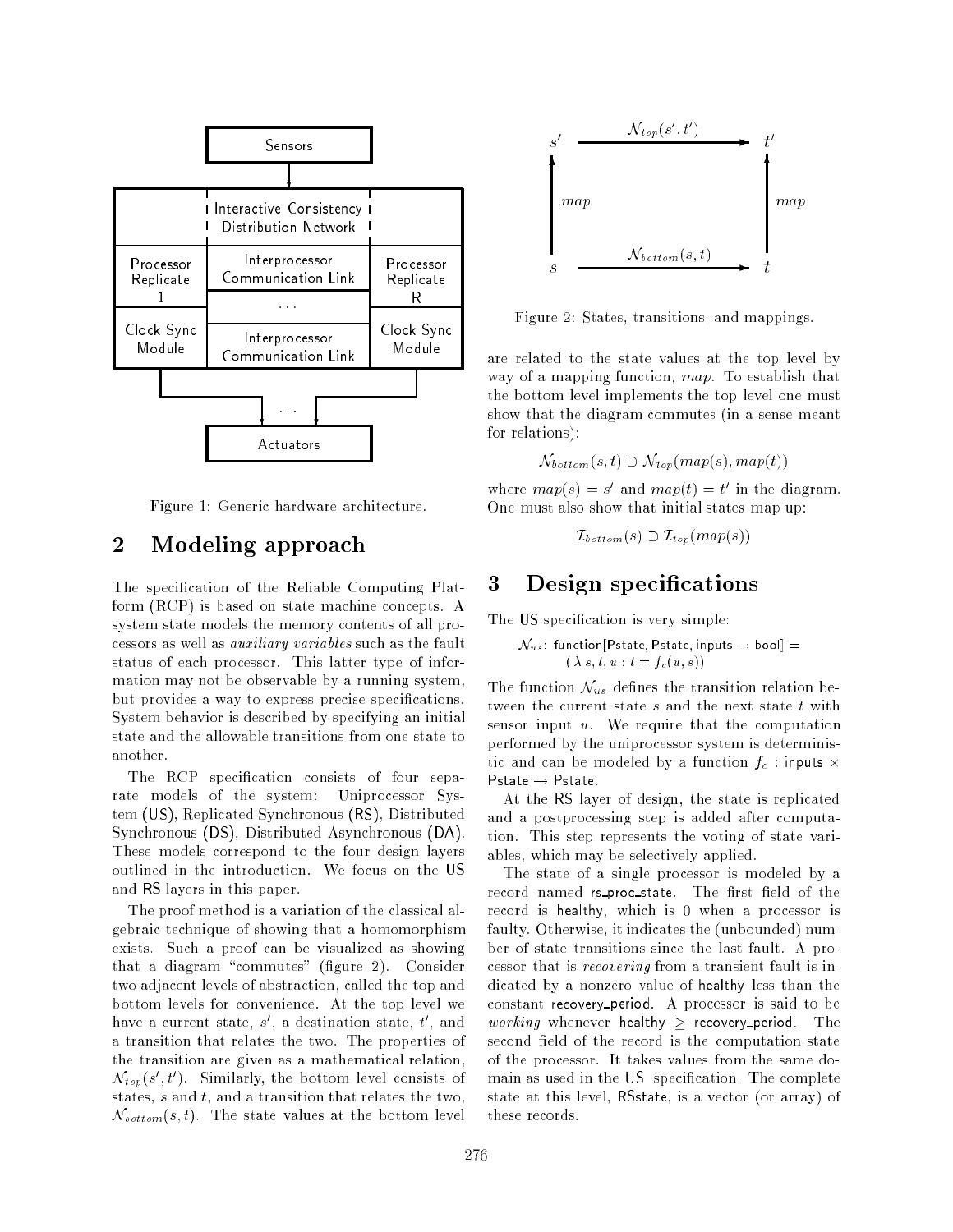### 3.1 Transition relation

The RS transition relation,  $\mathcal{N}_{rs}$ , is conditioned on the nonfaulty status of each processor:

```
\mathcal{N}_{rs} function[RSstate, RSstate,
                                         \cdots books in the books in the books in the books in the books in the books in the books in the books in the books in the books in the books in the books in the books in the books in the books in the books in the books i
     (\lambda s, t, u : (\exists h : (\forall i :s(i).healthy > 0 \supsetgood values sent (signalise provident in late of the sent of the sent of the sent of the sent of the sent of t
                                  voted nal state(s; t; u; h; i)))
                   \wedge allowable faults(s, t))
```
This relation is defined in terms of three subfunctions: good\_values\_sent, voted\_final\_state, and allowable\_faults. The first aspect of this definition to note is that the relation holds only when allowable faults is true. This corresponds to the "Maximum Fault Assumption" discussed in [1], namely that all reachable states must have a majority of working processors. The next thing to notice is that the transition relation is defined in terms of a conjunction good\_values\_sent(s,u,h(i))  $\wedge$ voted final state( $s, t, u, h, i$ ). The meaning is that the outputs produced by the good processors are contained in the mailbox vector  $h$ , and the final state  $t$ is obtained by voting the <sup>h</sup> values.

Two uninterpreted functions are assumed to express specications that involve selective voting on portions of the computation state.

> $f_s$  function [Pstate  $\rightarrow$  MB]  $f_v$  : function [Pstate, MBvec  $\rightarrow$  Pstate]

These two functions split up the selective voting process to mirror what happens in the RCP architecture. First,  $f_s$  is used to select a subset of the state components to be voted during the current frame. The choice of which components to vote is assumed to depend on the computation state. It maps into the type MB, which stands for a mailbox item. Second, the function  $f<sub>v</sub>$  takes the current state value and overwrites selected portions of it with voted values derived from a vector of mailbox items.

#### Generic fault tolerance 3.2

To model a very general class of transient fault recovery schemes, we seek to parameterize the specifications as much as possible. This parameterization takes the form of a set of uninterpreted constants, types, and functions along with axioms to constrain their values. Using this method, a wide variety of voting patterns are covered by the model, from highly frequent voting to minimally frequent voting.

We assume the state contains a control portion, used to schedule and manage computation, and a vector of cells, each individually accessible and holding application-specic state information. Also assumed is the existence of access functions to extract and manipulate these items from a Pstate value.

For every application-specic transient fault recovery scheme to be used with RCP, we must be able to determine when individual state components have been recovered. This condition is expressed in terms of the current control state and the number of nonfaulty frames since the last transient fault. Two uninterpreted functions are provided for this purpose.

rec: function[cell, control\_state, nat  $\rightarrow$  bool]

The predicate  $rec(c, K, H)$  is true iff cell c's state should have been recovered when in control state <sup>K</sup> with healthy frame count  $H$ .

dep: function[cell; cell; control state ! bool]

The predicate  $dep(c, d, K)$  indicates that cell c's value in the next state depends on cell <sup>d</sup>'s value in the current state, when in control state  $K$ . This notion of dependency is different from the notion of computational dependency; it determines which cells need to be recovered in the current frame on the recovering processor for cell <sup>c</sup>'s value to be considered recovered at the end of the current frame.

Having postulated several functions that characterize a generic fault-tolerant computing application, it is necessary to introduce axioms that sufficiently constrain these functions. Eight axioms are provided in the theory for this purpose. Once concrete definitions for the functions have been chosen, these axioms must be proved to follow as theorems for the RCP results to hold for a given application.

### 4 RS layer proof

Proving that the RS state machine correctly implements the US state machine involves introducing a mapping between states of the two machines. The function RSmap defines the required mapping, namely the majority of Pstate values over all the processors.

The two theorems required to establish that RS implements US are the following.

```
frame commutes: Theorem
reachable(s) \wedge \mathcal{N}_{rs}(s, t, u)\supset \mathcal{N}_{us}(\mathsf{RSmap}(s), \mathsf{RSmap}(t), u)
```

```
initial maps: Theorem
```

```
initial rs(s)  initial us(RSmap(s))
```